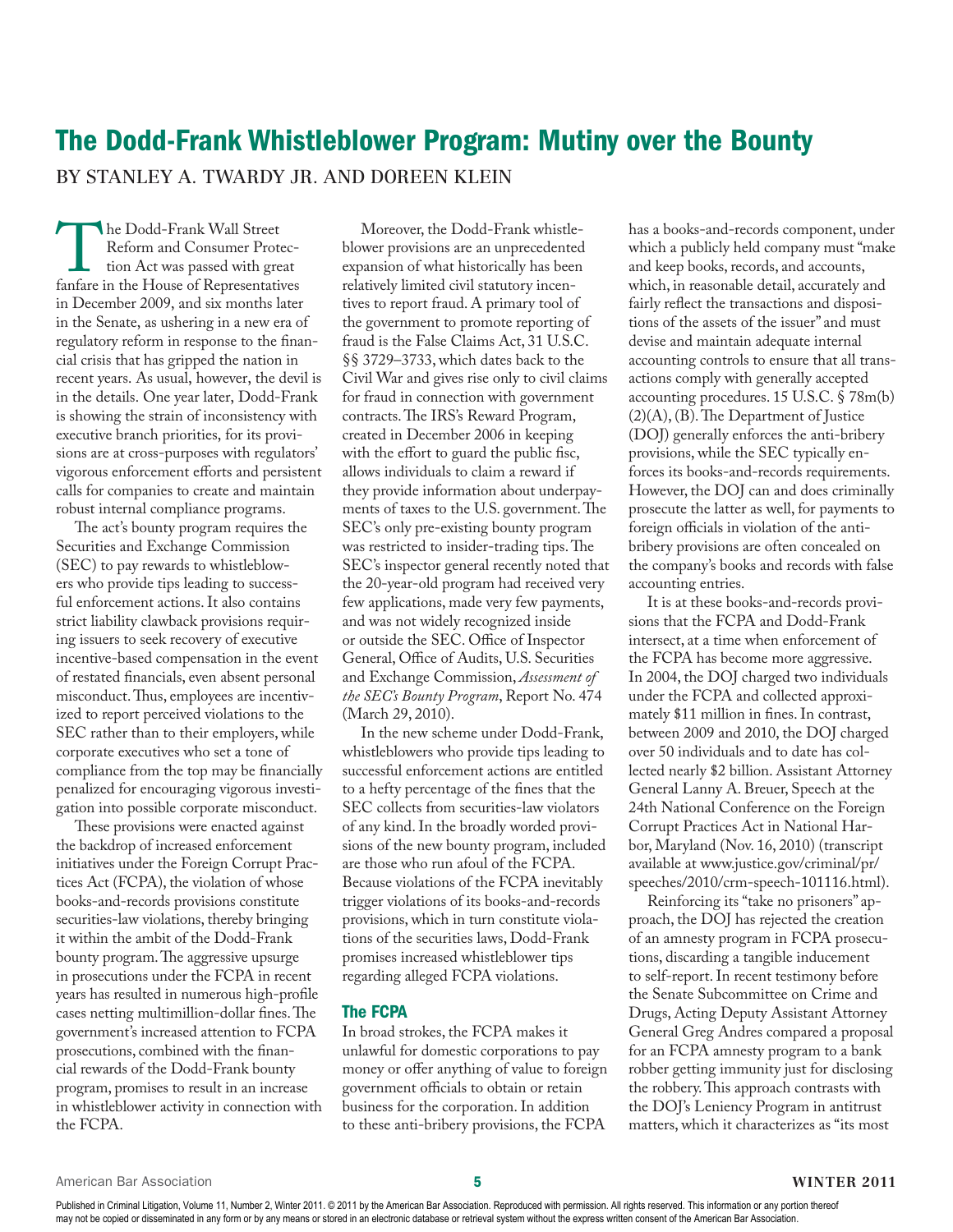important investigative tool for detecting cartel activity" and where those who self-report "can avoid criminal conviction, fines, and prison sentences" if they meet the program's requirements. U.S. Dep't of Justice Antitrust Division, *Leniency Program*, justice.gov, www.justice.gov/atr/ public/criminal/leniency.htm (last visited Dec. 7, 2010).

#### The Dodd-Frank Act Whistleblower Provisions

Section 922 of Dodd-Frank, 15 U.S.C. § 78u-6, requires the SEC to pay whistleblowers who voluntarily provide "original information" leading to successful SEC enforcement actions—either judicial or administrative—that result in monetary sanctions exceeding \$1 million. The award to the whistleblower is statutorily set between 10 and 30 percent of the monetary sanctions. This section affords whistleblowers statutory protection from any form of retaliation, 15 U.S.C. § 78u-6(h) (1), requires the SEC to keep their identity confidential, 15 U.S.C. § 78u-6(h)(2), and provides for a private right of action in the event of retaliatory conduct. 15 U.S.C.  $$78u-6(h)(1)(B)(i)$ . In the current environment, in which the SEC resolved seven FCPA cases in November 2010 alone, resulting in \$80 million in civil fines, the FCPA provides irresistible financial incentives for potential whistleblowers.

The SEC's proposed rules are intended "not to discourage whistleblowers who work for companies that have robust compliance programs to first report the violation to appropriate company personnel," *Proposed Rules for Implementing the Whistleblower Provisions of Section 21F of the Securities Exchange Act of 1934,* SEC Release No. 34-63237 (Proposed Rules), 75 Fed. Reg. 70488, 70488 (Nov. 17, 2010). Notwithstanding, the SEC has made a judgment that whistleblowers are not required to use internal compliance processes as a prerequisite to eligibility for an award. While the SEC "considered" that approach, they ultimately rejected it, reasoning that some employers lack "established procedures and protections." Proposed Rules at 70496. Instead, the SEC reserved for itself the option of contacting a company upon

receipt of a whistleblower complaint to give the company an opportunity to "investigate the matter and report back." *Id*. And, in a laundry list of permissible considerations that the SEC affords itself in determining the *amount* of the award (as opposed to whether to grant one at all), the SEC lists as the last of such considerations "whether, and the extent to which, a whistleblower reported the potential violation through effective internal whistleblower, legal or compliance procedures before reporting the violation to the [SEC]." Proposed Rules at 70500. Even there, the SEC notes that

[t]his last consideration is not a requirement for an award above the 10 percent statutory minimum and whistleblowers will not be penalized if they do not avail themselves of this opportunity for fear of retaliation or other legitimate reasons. The [SEC] will consider higher percentage awards for whistleblowers who first report violations through their compliance programs.

## *Id*.

As opposed to programmatically supporting internal compliance processes, the Proposed Rules seem primarily designed to protect a whistleblower's status and entitlement to an award. They preclude persons to whom wrongdoing is reported from seeking whistleblower awards based upon the information that is reported to them, *see* Proposed Rules at 70493–94, and preserve the whistleblower's status through the grant of a 90-day grace period to those who provide information about potential violations to persons involved in compliance or similar functions but who then, within 90 days, report the alleged wrongdoing to the SEC. *See* Proposed Rules at 70495–96.

Mindful of the tension that its bounty system creates, the SEC has asked for comment on whether it should consider a rule that "in some fashion, would require whistleblowers to utilize employer-sponsored complaint and reporting procedures." Proposed Rules at 70496. Comments on the Proposed Rules were due in December 2010. However, absent that requirement, and with potential financial rewards reaching into the multimillions, the incentive is

for employees to race to the SEC—rather than the company—to lodge complaints, placing the company in the SEC's crosshairs without an opportunity to conduct an investigation pursuant to its internal compliance protocols. The company may therefore find itself responding to a lengthy and costly investigation rather than proactively investigating a complaint through its own compliance process.

### The Dodd-Frank Act Strict-Liability Clawback Provisions

Moreover, to the extent that compliance emanates from the upper tiers of the corporate hierarchy, Dodd-Frank arguably subverts that vital "tone from the top," for it has strict-liability clawback provisions that require the company to seek recovery of its executives' incentive-based compensation, even absent personal misconduct, if the company restates its financials due to material noncompliance with financial reporting requirements. Dodd-Frank adds a new section, 15 U.S.C. § 78j-4, which requires public companies to develop and implement policies to recover "incentive based compensation" (including stock options) from any current or former "executive officer" (a term that is undefined) of the issuer who received such compensation during the three-year period preceding any restatement of its financials. Absent such policies, the exchanges are prohibited from listing the company, which would put it out of business.

These clawback provisions expand upon the recoupment provisions set forth in section 304 of the Sarbanes-Oxley Act, 15 U.S.C. § 7243, which require reimbursement by the chief executive officer or chief financial officer for incentive-based compensation and profits from the sale of securities received during the 12-month period following the filing or issuance of the improper financial document. Recently, the SEC has been successful in extending the reach of section 304 to individuals not charged with any wrongdoing. *See SEC v. Jenkins*, No. CV-09-01510, 2010 U.S. Dist. LEXIS 57023 (D. Ariz. June 9, 2010) (order denying CEO's motion to dismiss SEC application for order compelling recoupment and rejecting CEO's contention